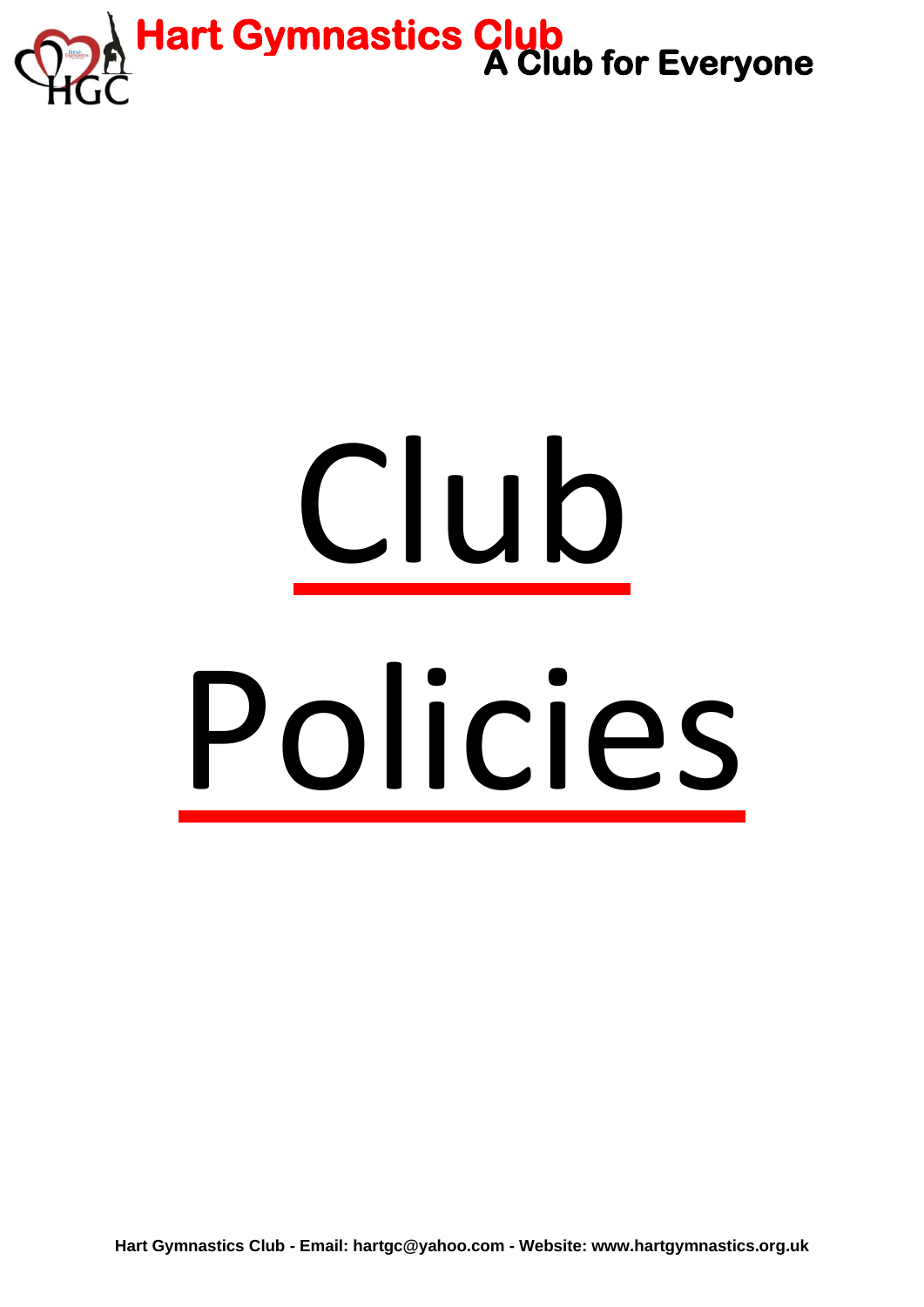## **CODE OF CONDUCT**

## **For Participants**

We are fully committed to safeguarding and promoting the well-being of all our members. The club believes it is important that members, coaches, administrators and parents associated with the club should, at all times, show respect and understanding for the safety and welfare of others. Therefore, members are encouraged to be open at all times and share any concerns or complaints that they may have about any aspect of the club with Eleanor Head (Director of Coaches) or Elizabeth Marsh / Gemma Hemingway (Welfare Officer).

As a member of Hart Gymnastics Club, you are expected to abide by the following club rules:

- All members must participate within the rules and respect coaches, judges and their decisions
- All members must respect opponents and fellow club members
- Members should keep to agreed timings for training and competitions or **inform their coach, if they are going to be late**
- Members must wear suitable attire for training and events as agreed with the coach. Keep all long hair tied back. Remove all body jewelry
- Members must pay any fees for training or events promptly
- Members must not smoke, consume alcohol or take drugs of any kind whilst representing the club at competitions or other events
- Members should treat all equipment with respect
- Members must inform the head coach of **any injuries or illness they may have before the warm-up begins**
- Members should not eat or chew gum during a session
- Members must not use bad language
- Members should remain with coaches at the end of a session until collected by their parent or guardian
- **Must attend all training session and extra training session when required**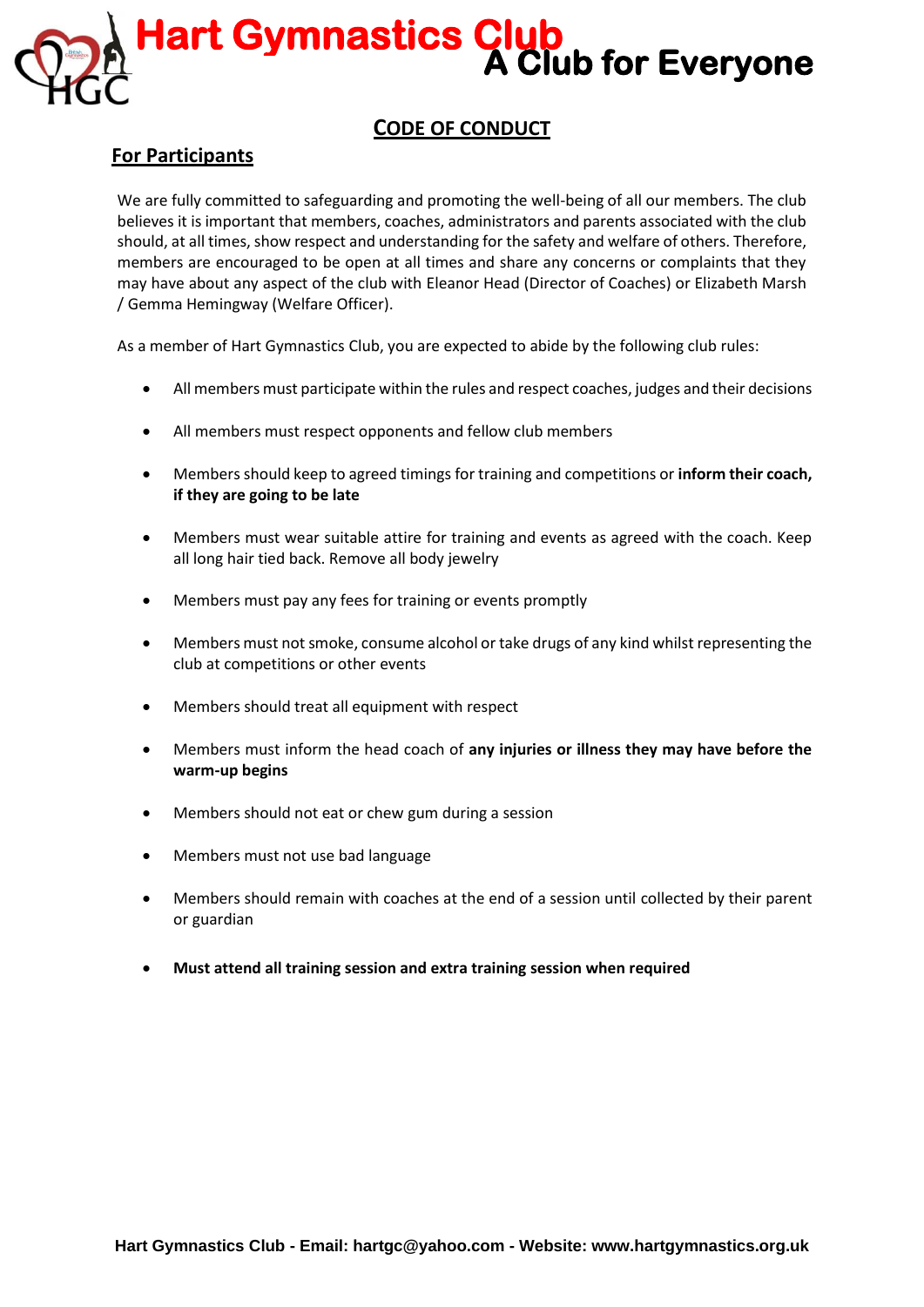

## **CODE OF CONDUCT**

## **For Parents / Guardians**

- Encourage your child to learn the rules and participate within them
- Discourage challenging / arguing with officials
- Publicly accept officials' judgments
- Help your child to recognize good performance, not just results
- Set a good example by recognizing good sportsmanship and applauding the good performances of all
- **Never force your child to take part in sport**
- Always ensure your child is dressed appropriately for the activity and has plenty to drink
- **Keep the club informed if your child is ill or unable to attend sessions**
- Share any concerns or complaints about any aspect of the club through the approved channels
- **Endeavour to establish good communications with the club, coaches and officials for the benefit of all**
- Use correct and proper language at all times
- Never punish or belittle a child for poor performance or making mistakes
- **Always collect your child promptly at the end of a session**
- Support your child's involvement and help them to enjoy their sport
- **Please make sure your child attends all training sessions every week, and extra organized training sessions unless other arrangements have been sought after through head coach.**
- **Ensure Gymnasts do not miss more than 10 extra holiday training sessions (gymnast who miss more than 10 holiday sessions will be put onto 3 month trial )**
- Always pay fee for training and/ or events promptly. Please note no refunds will be given of fees once month has started.
- **Ensure that unless there is an unavoidable circumstance your child attends all competition to which they are invited too.**
	- **You agree to help and assist with the set up / take down of equipment during club events.**
	- **The clubs reserve the right to withdraw a gymnast from any competition or event. Without refund of competition fee if the fees have already been paid to another organization.**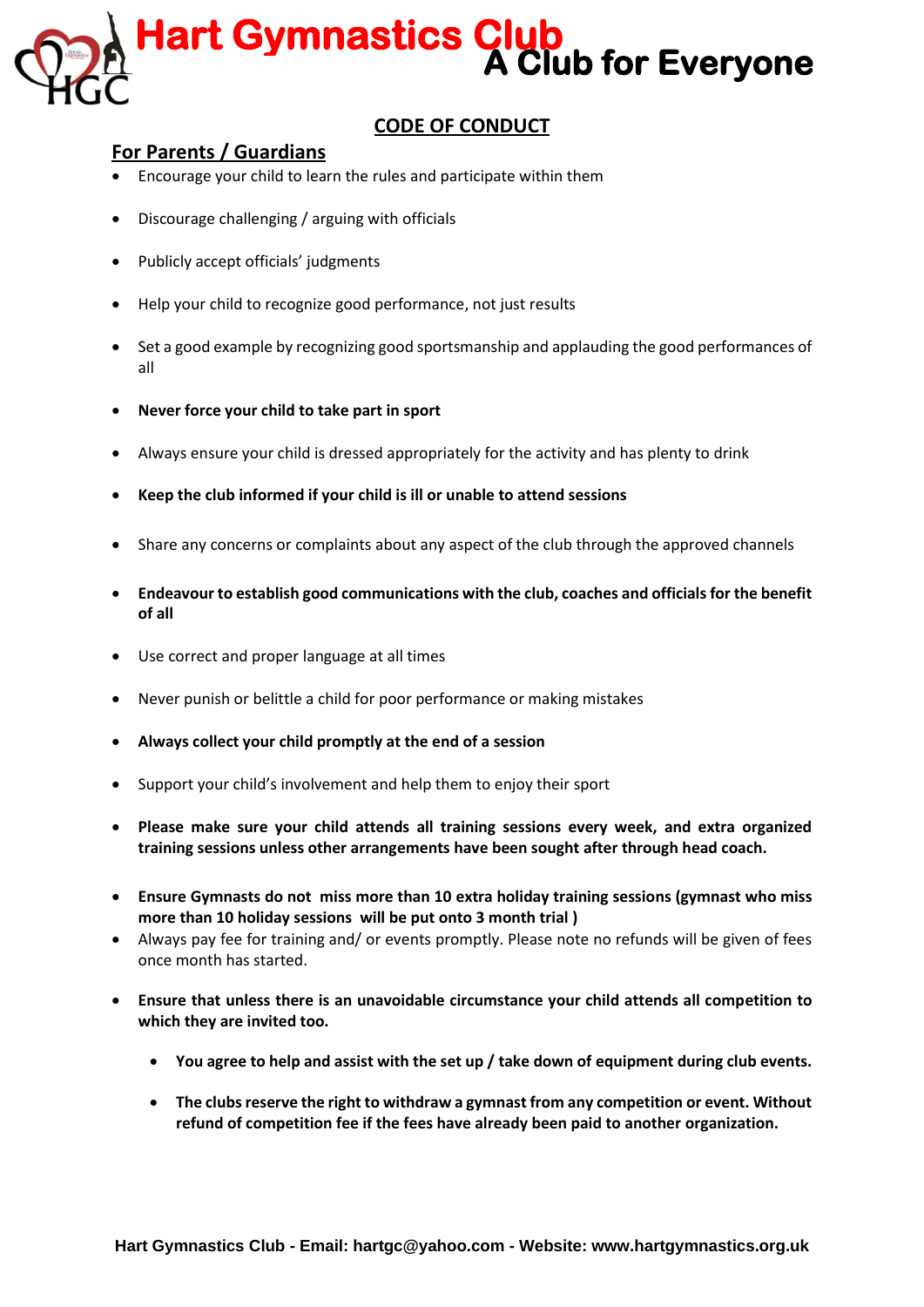## **CODE OF CONDUCT**

## For Club Coaches, Officials and Volunteers

The essence of good ethical conduct and practice is summarized below. All Club Coaches, Officials and Volunteers must: -

- Consider the well-being and safety of participants before the development of performance
- Develop an appropriate working relationship with performers based on mutual trust and respect
- Hold the appropriate, valid qualifications and insurance cover
- Make sure all activities are appropriate to the age, ability and experience of those taking part and ensure all participants are suitably prepared physically and mentally when learning new skills
- Display consistently high standards of behavior and appearance, dressing suitably and not using inappropriate language at any time whilst involved with club activities
- Never consume alcohol immediately before or during training or events
- Obtain prior agreement from the parent/guardian of performers before transporting them anywhere (training/competitions)
- Never have performers stay overnight at your home
- Never exert undue influence over performers to obtain personal benefit or reward
- Always report any incidents, referrals or disclosures immediately, following the appropriate guidelines set out in the British Gymnastics Safeguarding and Protecting Children Policy.
- Never condone rule violations or use of prohibited substances
- Make sure that confidential information is not divulged unless with the express approval of the individual concerned
- Promote the positive aspects of the sport (e.g. fair play)
- Encourage performers to value their performances and not just results
- Follow all guidelines laid down by BG and Hart Gymnastics Club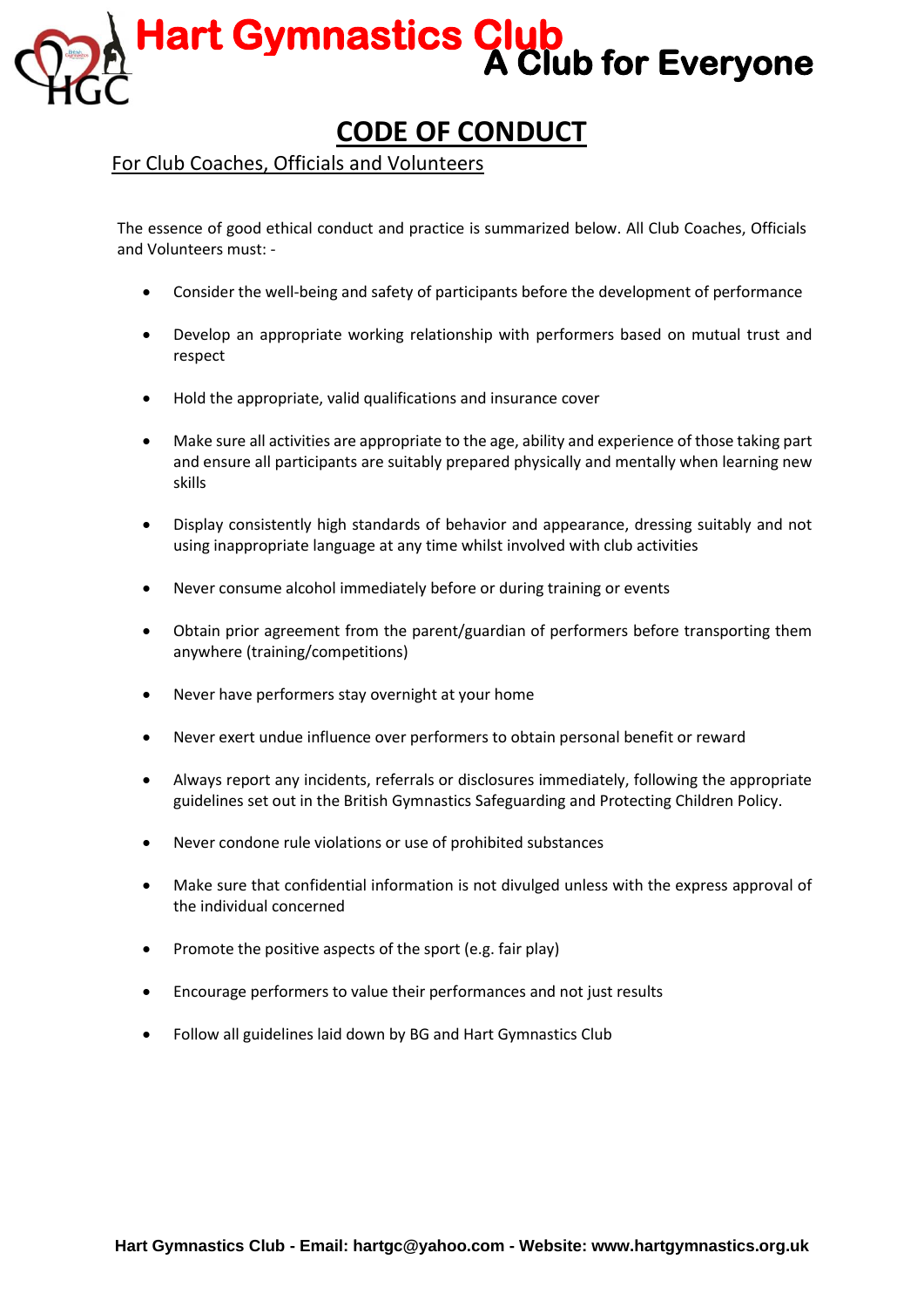

## **British Gymnastics Membership/ Insurance**

It is essential that all gymnasts have British gymnastics membership while training and at competitions. The club will send you information and a reminder when your Childs membership fees are due for renewal (each year in September/October). If your child has transferred from another club, please send their BG membership

## Email to: **[hartgc@yahoo.com](mailto:hartgc@yahoo.com)**

## IT IS THE PARENTS RESPONISBILITY TO REGISTER WITH BG. WE CAN NOT ALLOW A GYMNAST TO TRAIN WITHOUT BG MEMBERSHIP/ INSURANCE. Please visit the British gymnastics website for more information on this [https://www.british](https://www.british-gymnastics.org/memberships)[gymnastics.org/memberships](https://www.british-gymnastics.org/memberships)

## **Club Subscription**

Hart Gymnastics Club request a subscription payment of £20\* to go toward admin fees, competition CD's,music editing, postage for competition entries. Emails will be sent out when this required.

\*British gymnastics and the club reserve the right to revise the insurance a membership fees

yearly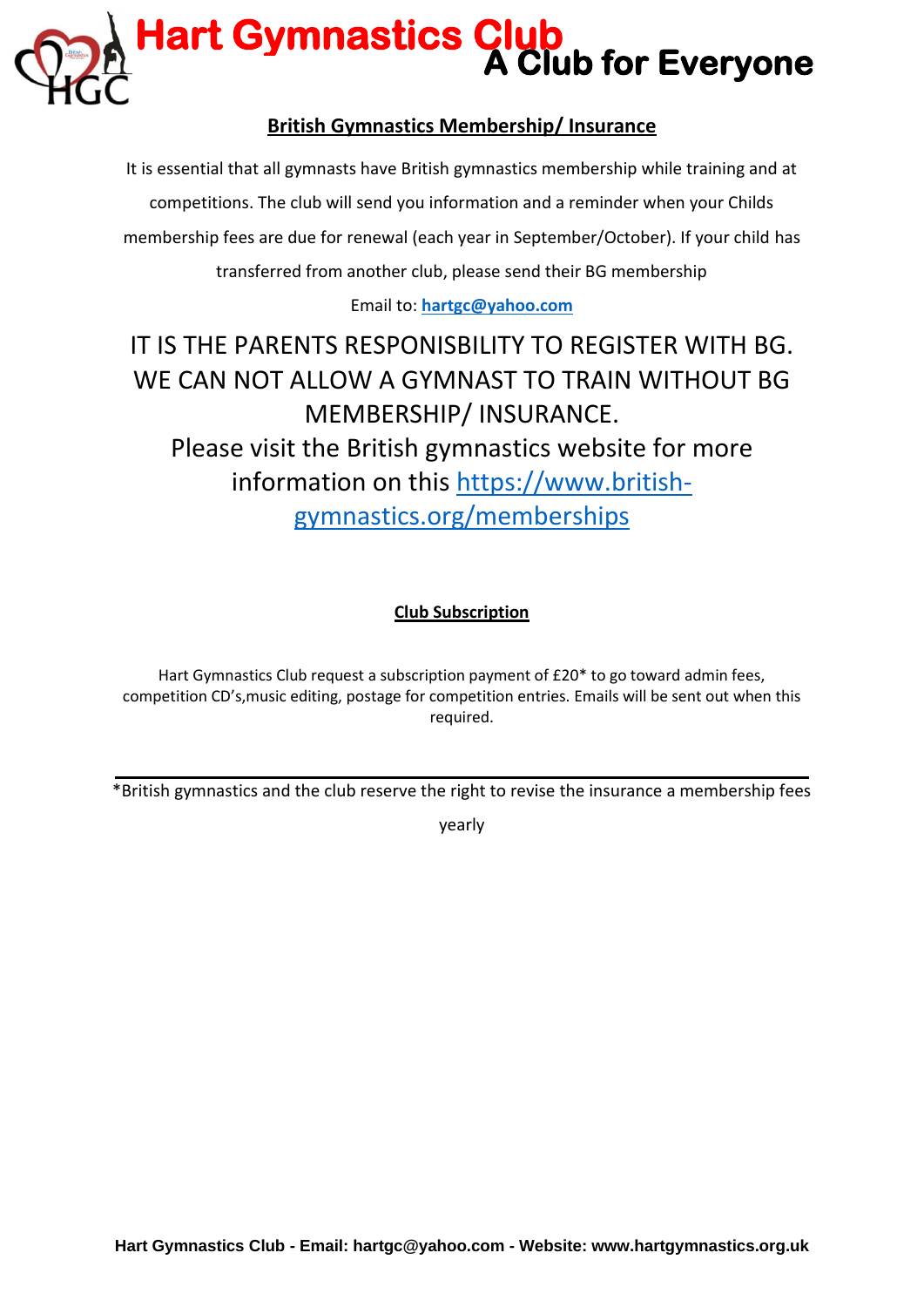

**Contact Details**

Hart Gymnastics Club

Coaching Email Address: hartgc@yahoo.com

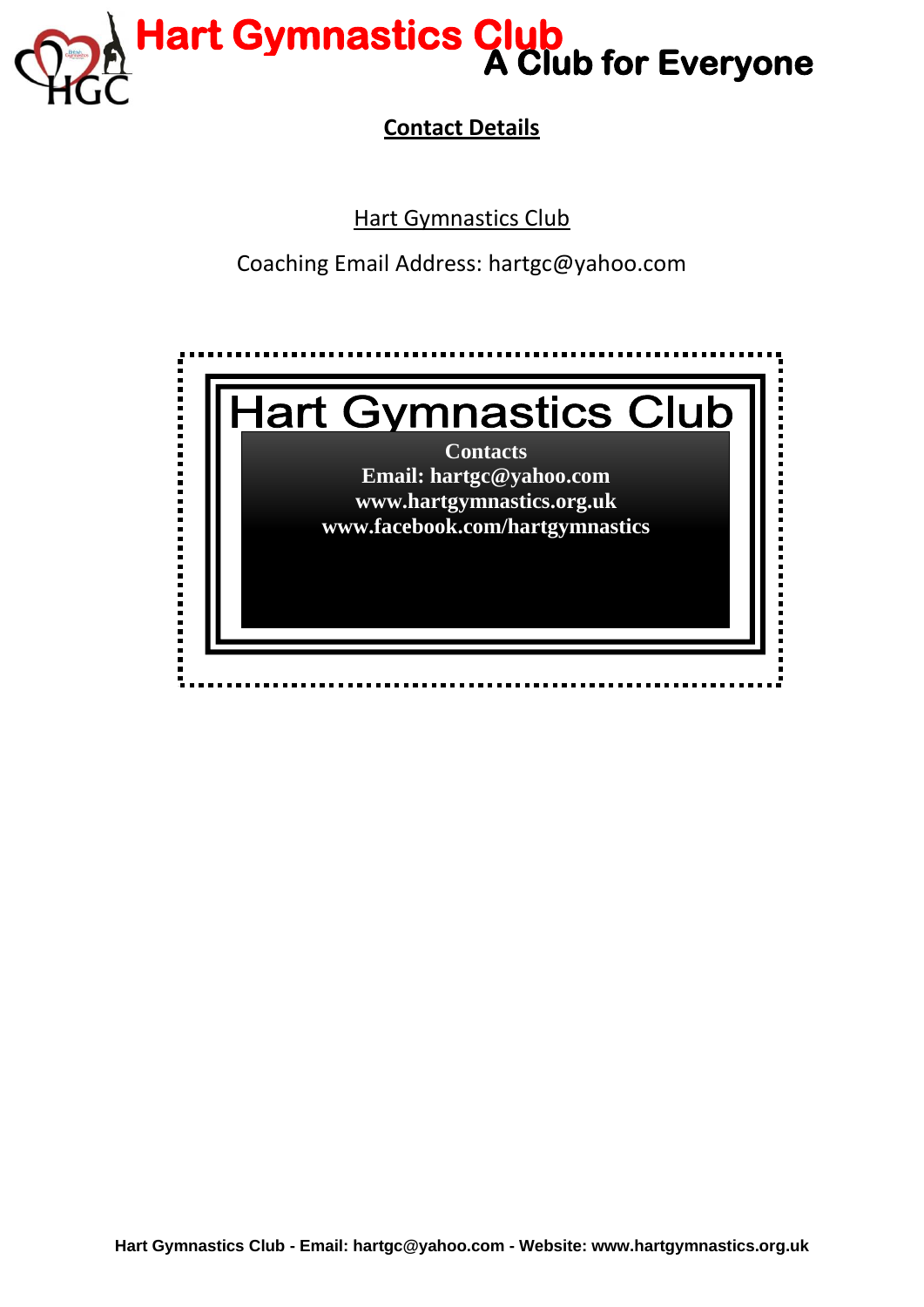

## **Complaints and Grievance Procedure**

**All complaints should be addressed to the coaches/club welfare office in first instance.** 

**The diagram below shows the Club's procedure for dealing with complaints. The complaint will go through each stage of the procedure stopping when a resolution is reached. General Complaints follow the procedure shown on the right. Welfare Complaints follow the procedure on the left. Welfare complaints in which a child is considered to be in immediate danger will be referred directly to the police.**

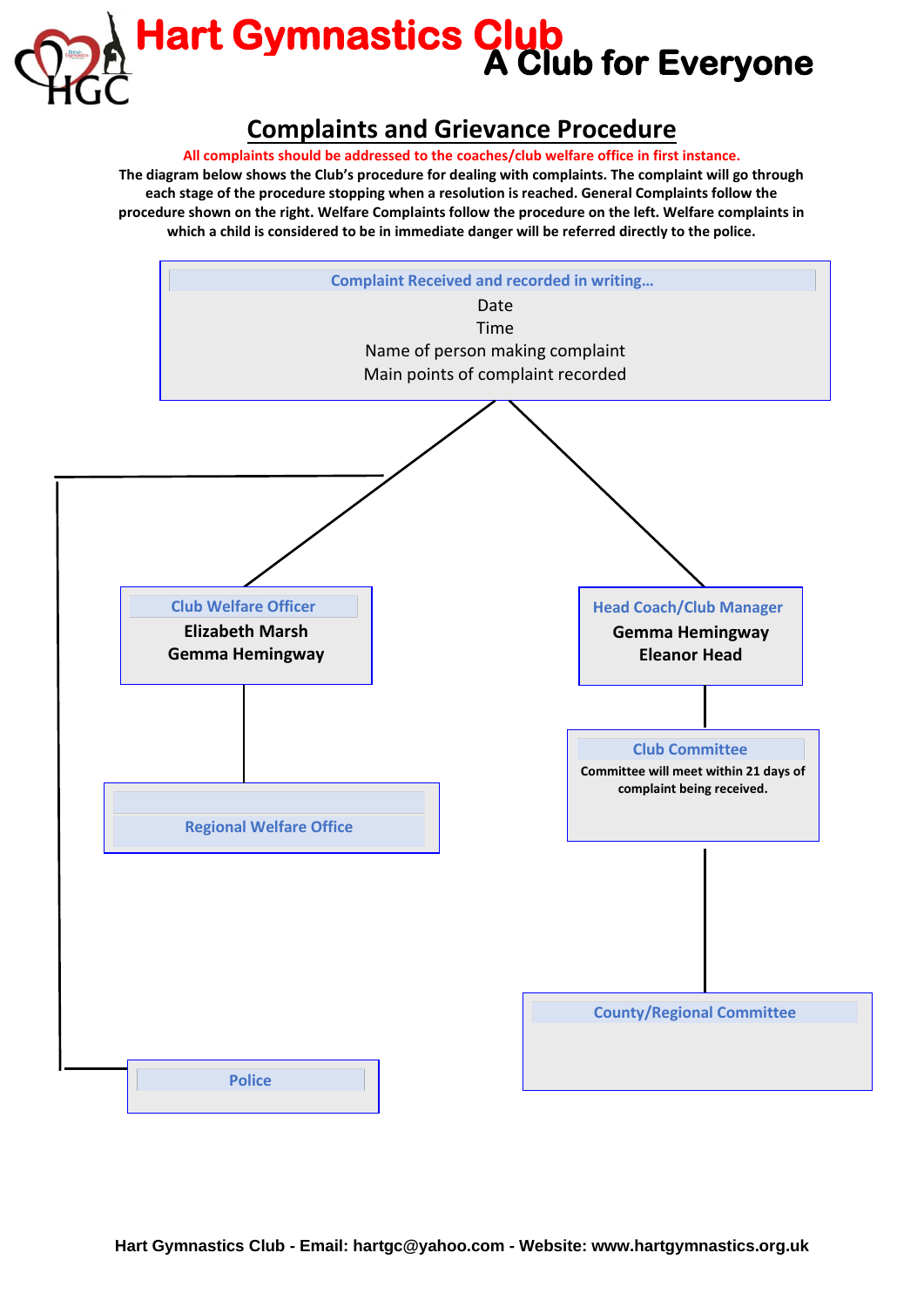## **Complaints and Grievance Procedure**

As a club affiliated to British Gymnastics, the club is bound by the BG Procedures for complaints, disciplinary issues and Membership suspensions and expulsions.

**The club places the welfare and safety of its members as the highest priority.**

Hart Gymnastics Club has a designated Health, Welfare and Safety Officer to whom All complaints, grievances and suspicions of poor practice should be addressed. Matters will be dealt with confidentially and only those who need to know will be informed.

The British Gymnastics procedures for dealing with complaints will be followed and if an issue cannot be suitably addressed at club level, the British Gymnastics procedures will be implemented.

**A copy of the British Gymnastics Complaints Procedure and the Policy for Safeguarding and Protecting Children and Vulnerable Adults is available from the Club Secretary or copies can be obtained from British Gymnastics.**

## **Gemma Hemingway**

Head Coach **Hart Gymnastics Club**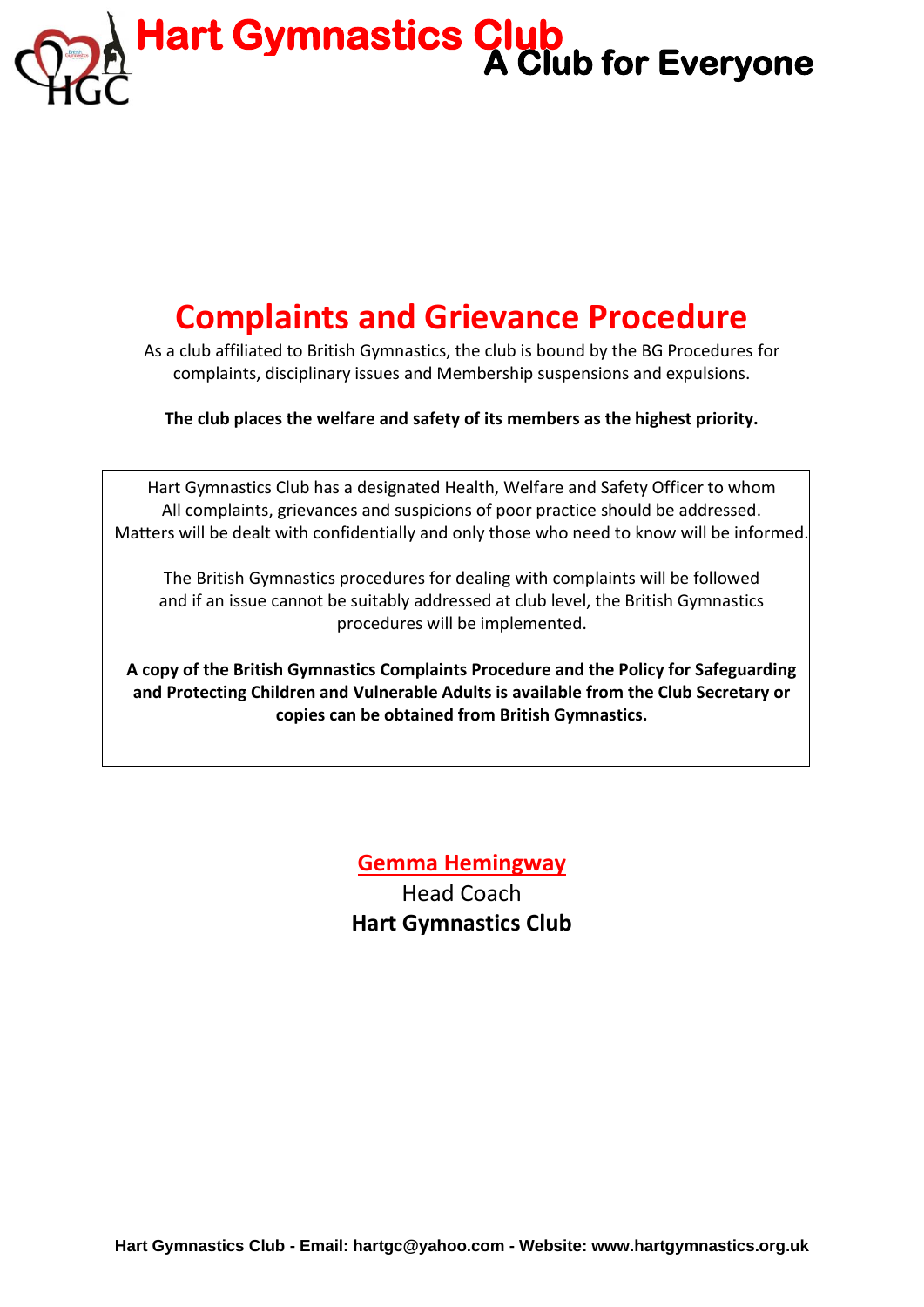## **Complaints Procedure**

**Hart Gymnastics Club is committed to providing a safe, stimulating, consistent and accessible service to children and their parents/carers. We always aim to provide high quality services for everyone, but accept that sometimes things do not always go to plan. In such circumstances, we want to know so that we can put them right and learn from our mistakes.**

Usually it should be possible to resolve any problems as soon as they occur. If not then the parent/carer should follow the formal complaints procedure set out below. Under normal circumstances the Club Coach in charge of the session will be responsible for managing complaints.

#### **Stage One**

- If a parent/carer has a complaint about some aspect of the club's activity, or about the conduct of an individual member of staff, it will often be possible to resolve the problem by simply speaking to the individual concerned and/or the Club Coach in charge of the session. The club is committed to open and regular dialogue with parents/carers and welcomes all comments on its services regardless of whether they are positive or negative. Please try to make any complaints at an appropriate time (i.e. end of session/change over times).
- If a satisfactory resolution cannot be found then stage two of the procedure will come into operation. **Stage Two**
- If informal discussions of a complaint or problem have not produced a satisfactory resolution to the situation, parents/carers should put their complaint, in writing, to the Head Coach. Relevant names, dates, evidence and any other important information on the nature of the complaint should be included.
- The Head Coach will acknowledge receipt of the complaint as soon as possible and fully investigate the matter within 15 working days. If there is any delay the Head Coach will advise the parent/carers of the reasons. The Head Coach will keep you up to date with what is happening and will give a full reply.
- If you are not satisfied with the outcome you can ask the Head Coach to refer the matter to the Club Management Committee (CMC).

#### **Stage Three**

The Head Coach will refer the complaint and response to the CMC. The CMC will investigate the complaint together with the response at a specially convened meeting.

- The CMC will acknowledge receipt of the complaint as soon as possible and fully investigate the matter within 15 working days. If there is any delay the CMC will advise the parent/carers of the reasons. The CMC will keep you up to date with what is happening will give a full reply.
- The response will be copied to the staff members concerned with recommendations for any actions to be taken and any amendments to club policies or procedures emerging from the investigation.
- The Chair of the CMC will send a reply within four weeks outlining how the complaint was investigated and detailing the outcome.

#### **Contacts**

Please email [hartgc@yahoo.com](mailto:hartgc@yahoo.com) if your require contact information for the above people.